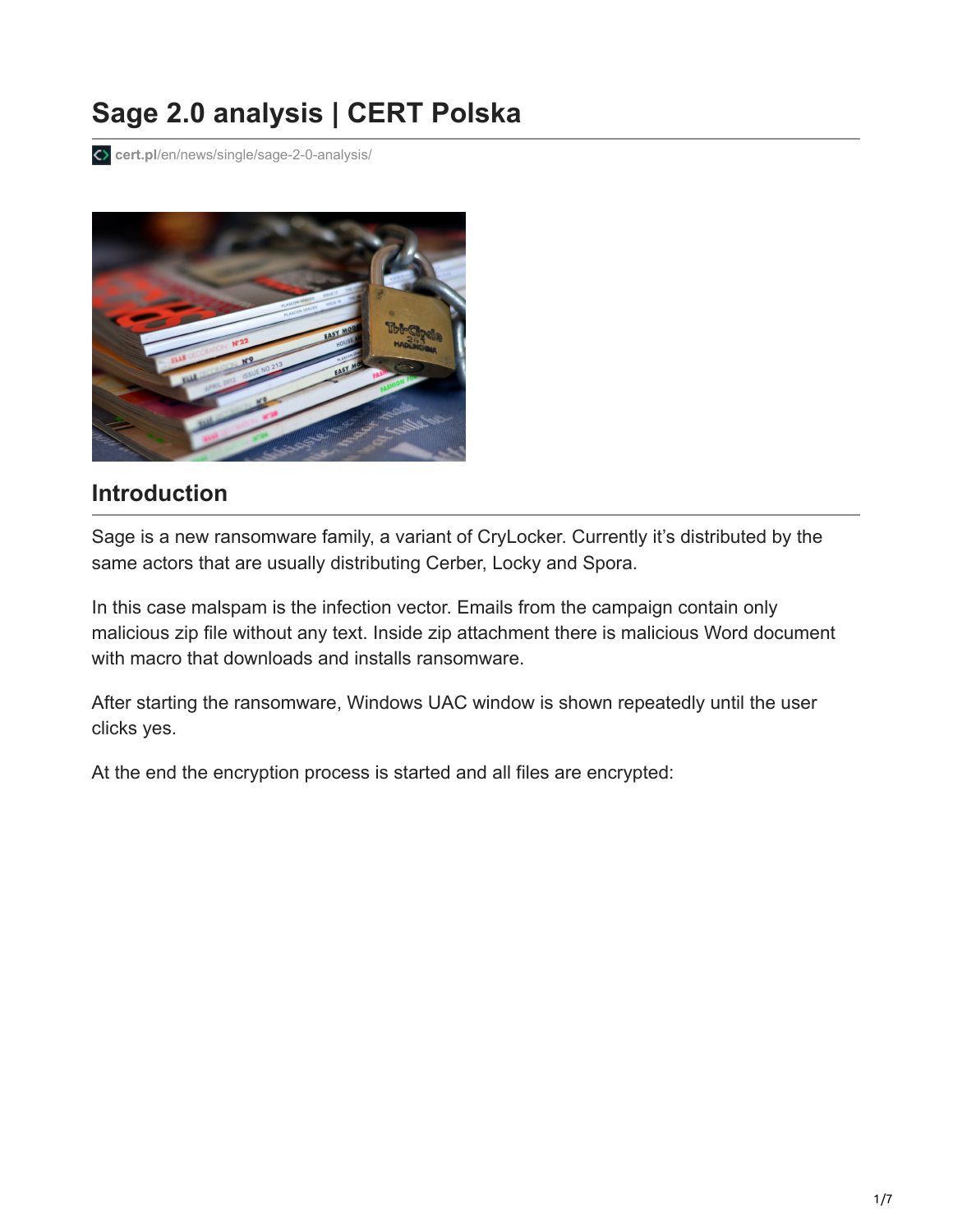

Ransom message directs us to panel in the Tor network, but before we can log in we have to solve a captcha:

| <b>User</b> Login                        |           |  |  |  |
|------------------------------------------|-----------|--|--|--|
| Please confirm that you are not a robot. |           |  |  |  |
| Enter digits from image                  | $740^{5}$ |  |  |  |
|                                          | Confirm   |  |  |  |

And finally we are greeted with "user-friendly" panel: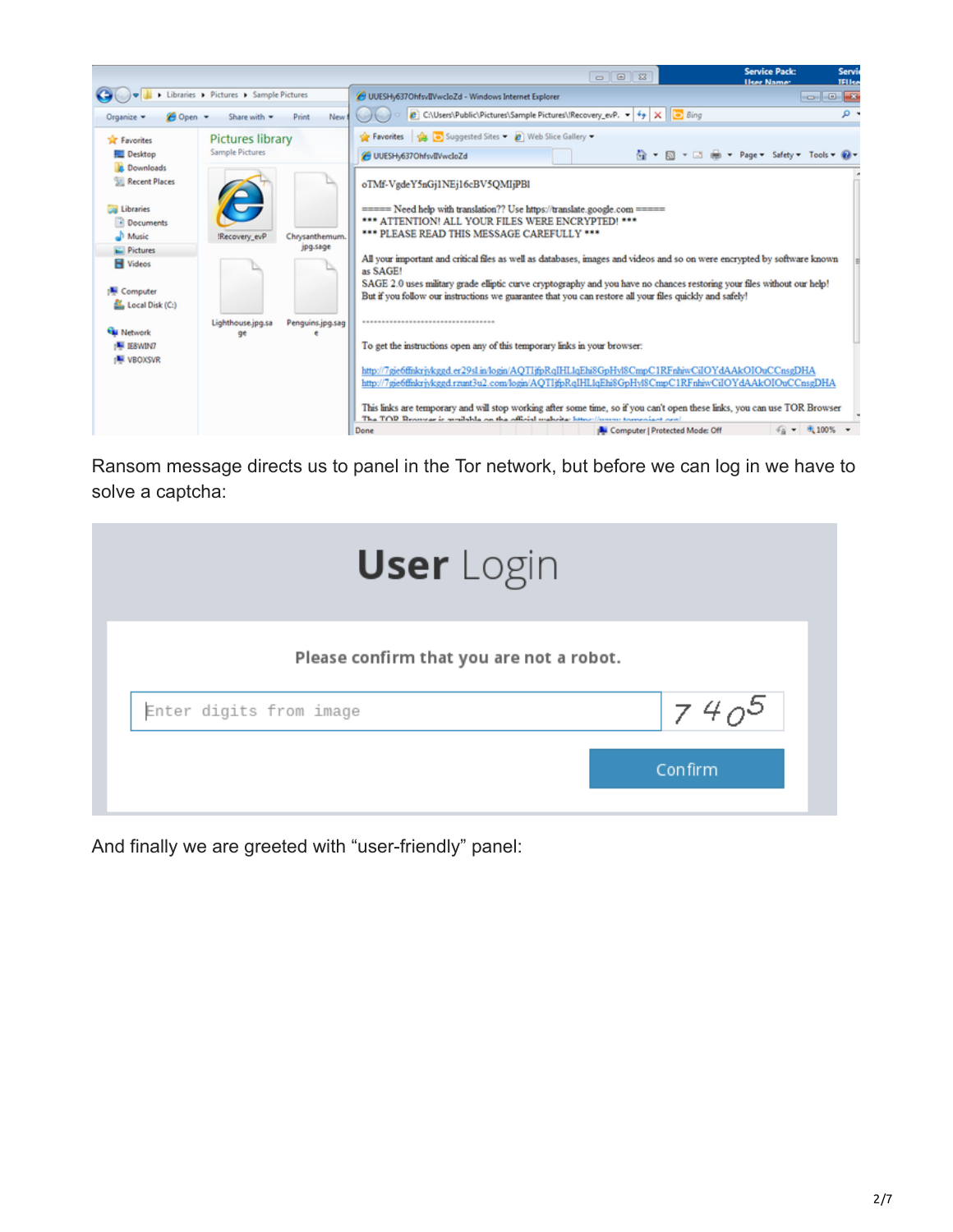| Sage 2.0 User Area<br>Home Payment<br>Instructions<br>Support                                                                                                                                             | ⊙ Special price time remaining: 6d 23h 59m 47s<br>⊠           |  |  |  |  |  |
|-----------------------------------------------------------------------------------------------------------------------------------------------------------------------------------------------------------|---------------------------------------------------------------|--|--|--|--|--|
| Important Information! Please read very carefully!                                                                                                                                                        | # Home                                                        |  |  |  |  |  |
| <b>ATTENTION!</b>                                                                                                                                                                                         |                                                               |  |  |  |  |  |
| SAGE 2.0 ENCRYPTED ALL YOUR FILES!                                                                                                                                                                        |                                                               |  |  |  |  |  |
| All your files, images, videos and databases where have been encrypted and no longer accessible<br>by software known as Sage 2.0!                                                                         |                                                               |  |  |  |  |  |
| TO RESTORE ALL YOUR FILES YOU NEED TO PAY \$2000 (=\$2.20607) FOR THE DECRYPTION.<br>THE AFTER FULL PAYMENT, YOU WILL BE ABLE TO DOWNLOAD THE SOFTWARE TO RESTORE YOUR DATA.                              |                                                               |  |  |  |  |  |
| 2.20607<br>2.20607<br>2000<br>2000<br>Remains to pay<br>Remains to pay<br>Amount total<br>Amount total<br>More info $\odot$<br>More info O<br>More info $\odot$<br>More info $\odot$                      | 6d 23h 59m 47s<br>Special price time remaining<br>More info O |  |  |  |  |  |
| In the case of non-payment of the full commission within 6d 23h,<br>the amount of commission will be raised to \$4000 (≈\$4.41214)                                                                        |                                                               |  |  |  |  |  |
| YOU HAVE NO CHANCE TO RESTORE THE FILES WITHOUT OUR HELP!<br>THE FILES WILL RESTORED EASILY IF YOU WILL FOLLOW OUR INSTRUCTIONS!                                                                          |                                                               |  |  |  |  |  |
| In case of the repeated non-payment of the increased commission during the 6d 23h period,<br>the unique decryption code for your files will be blocked<br>and its recovery will be absolutely impossible! |                                                               |  |  |  |  |  |

We can even chat with malware creators: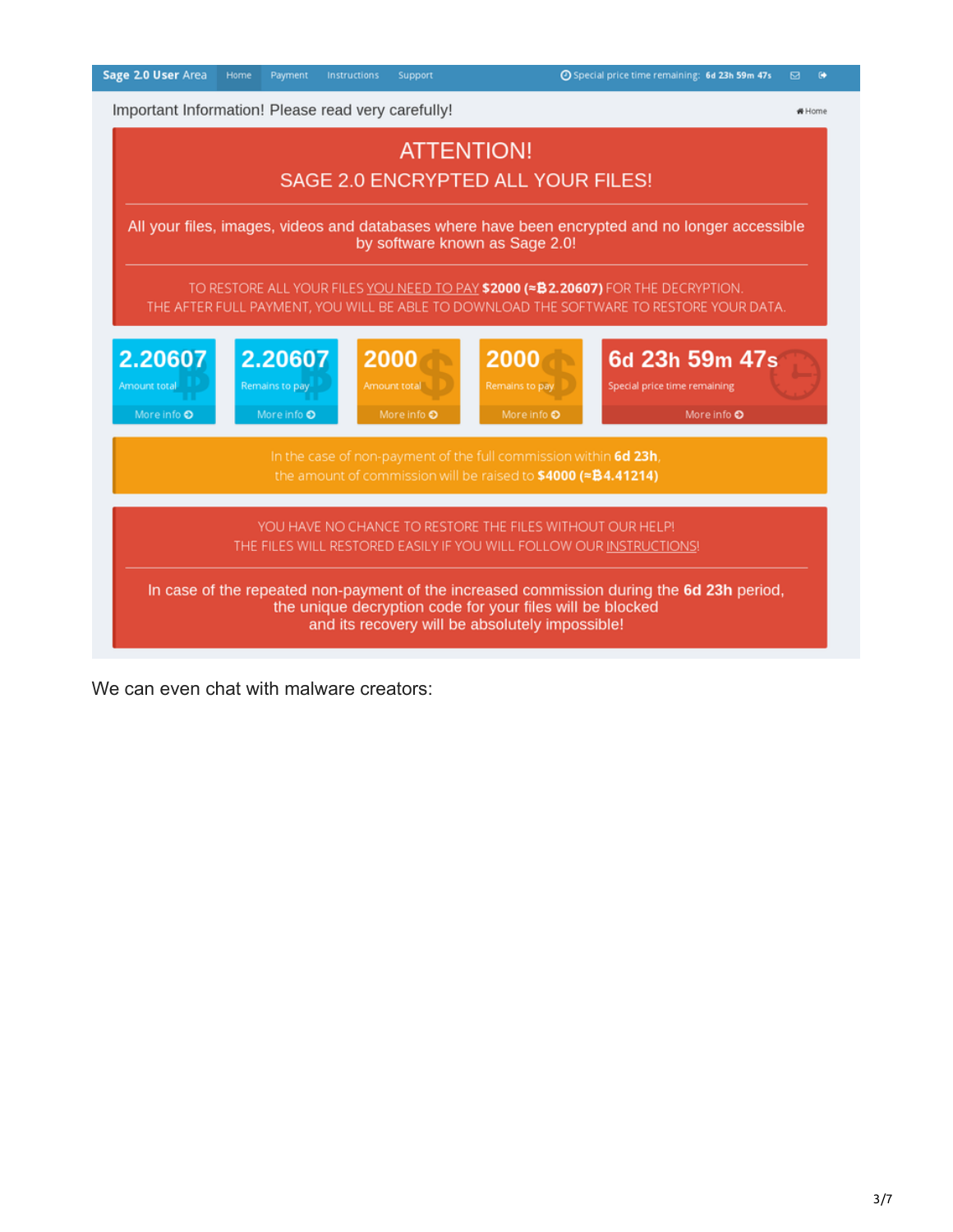| Sage 2.0 User Area Home Payment Instructions Support |  |  |  |  |
|------------------------------------------------------|--|--|--|--|
|------------------------------------------------------|--|--|--|--|

| <b>SUPPORT requests</b> Ask your questions                                                                      | # Home > Support requests |
|-----------------------------------------------------------------------------------------------------------------|---------------------------|
| If you still have some questions on the work of our service, please use the special form to contact our support |                           |
| service.<br>We will be glad to answer any questions you may have.                                               |                           |
| Note: Due to the configuration of some browsers simply reload this page does not always update the current      |                           |
| information.                                                                                                    |                           |
| Please logout and relogin into your account to check the actually decryption status.                            |                           |
|                                                                                                                 |                           |
| Ask your questions                                                                                              |                           |
|                                                                                                                 |                           |
|                                                                                                                 |                           |
|                                                                                                                 |                           |
|                                                                                                                 |                           |
|                                                                                                                 |                           |
|                                                                                                                 |                           |
|                                                                                                                 |                           |
|                                                                                                                 |                           |
| Your message                                                                                                    |                           |
|                                                                                                                 |                           |
|                                                                                                                 |                           |
|                                                                                                                 |                           |
|                                                                                                                 |                           |
|                                                                                                                 | Send                      |

Interestingly, this ransomware doesn't remove itself after encryption, but copies itself to %APPDATA%\Roaming directory and re-encrypts all files after every reboot (until the ransom is paid).

#### **Technical analysis**

After this short introduction, We'll focus on the technical side (because Sage 2.0 is not completely a generic ransomware, few things are rather novel).

Main function of binary looks like this:

As we see, there is a lot of fingerprinting and checks, though most of them are quite standard. More interesting features include:

#### **Debug switch**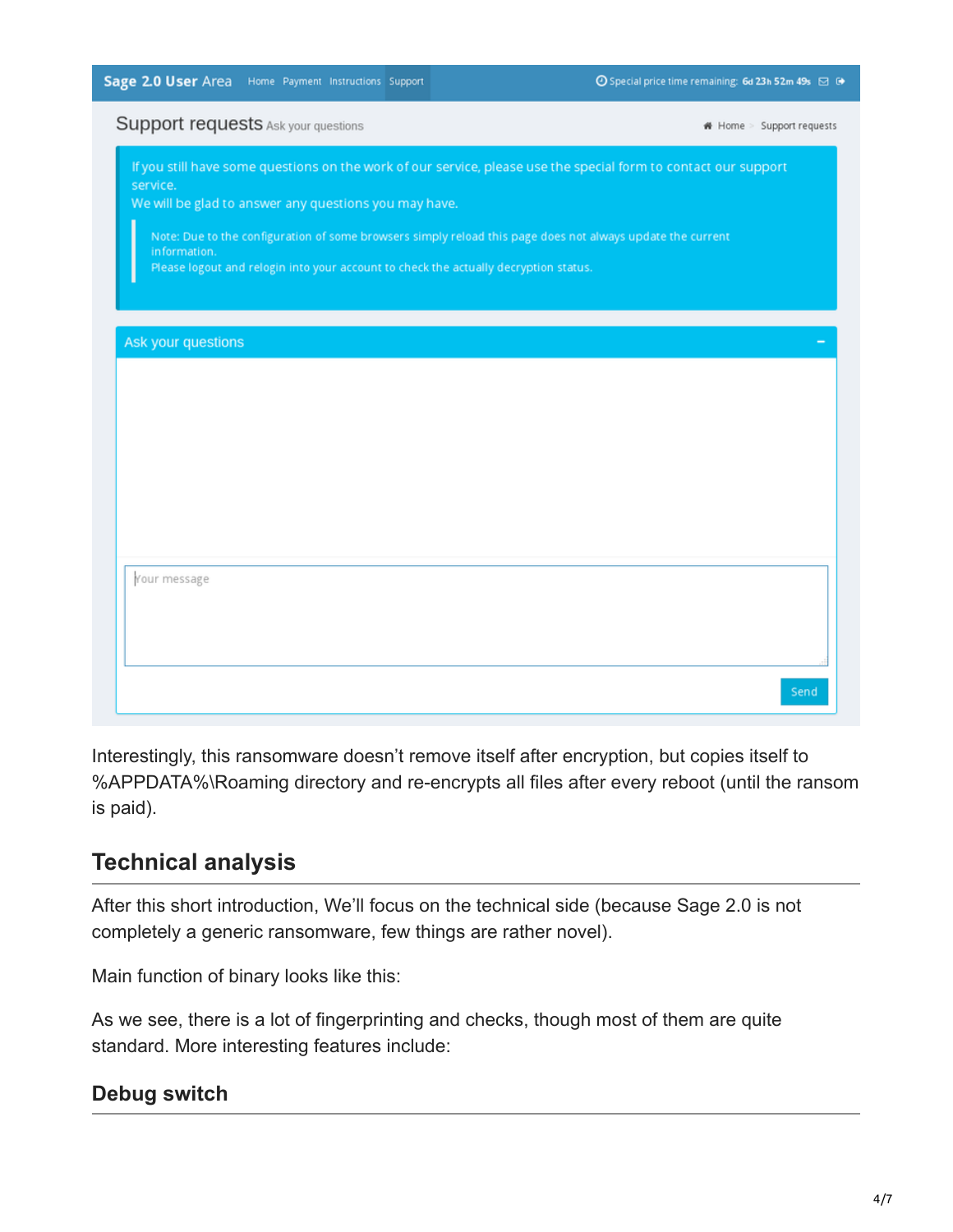Probably something didn't work on the first try, so there is a debug command line parameter to test that configuration data is set correctly:

And surely enough, this debug parameter does what it should:



Someone probably forgot to remove this from the final version, because this is clearly a debugging feature.

#### **Locale Check**

Sage 2.0 creators like some nations more than others:

This checks user keyboard layouts:

- $\circ$  next == 0x23 -> Belarussian
- $\circ$  next == 0x3F -> Kazakh
- $\circ$  next == 0x19 -> Russian
- $\circ$  next == 0x22 -> Ukrainian
- $\circ$  next == 0x43 -> Uzbek
- $\circ$  next == 0x85 -> Sakha

We're a bit disappointed that Polish didn't make it on the exception list (If Sage creators are reading this: our locale is 0x15).

#### **Location fingerprinting**

Sage is trying to get it's host location by querying maps.googleapis.com with current SSID and MAC:

#### **Canary file**

Before encryption Sage checks for existence of a special debug file:

Thanks to this, malware creators don't have to worry about accidentally running the executable and encrypting their own files.

Finally, if the file is not found, encryption is initiated.

#### **Extension whitelist**

Of course, not every file is encrypted – only files with whitelisted extension are touched: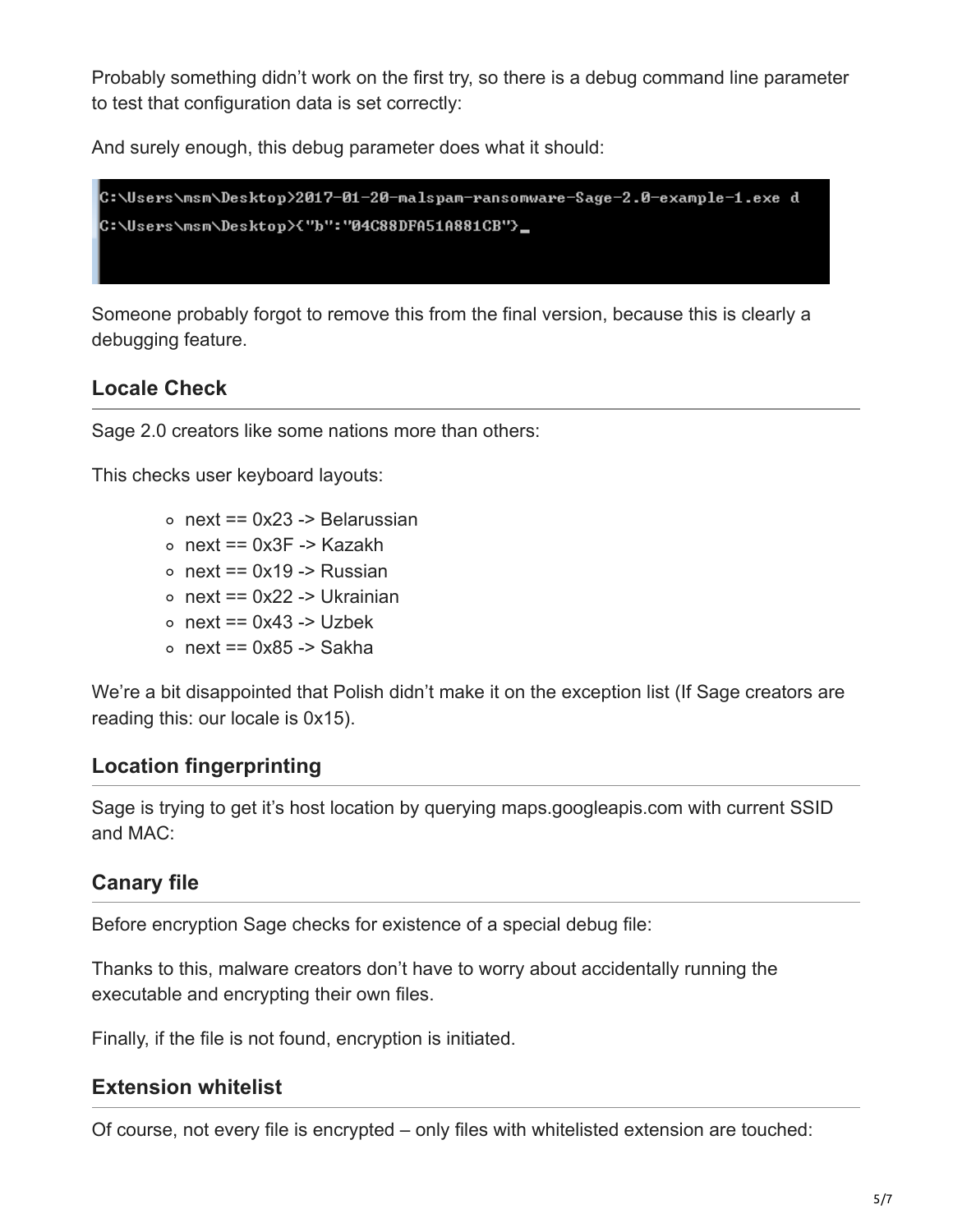## **Encryption**

As usual, this is the most interesting thing in ransomware code. Sage 2.0 is especially unusual because it encrypts files with elliptic curve cryptography.

The curve used for encryption is  $y^2 = x^3 + 486662x^2 + x$  over the prime field defined by  $2^2$ 255 – 19, with base point x=9. These values are not arbitrary – this curve is also called Curve25519 and is the state of the art in modern cryptography. Not only it's one of the fastest ECC curves, it's also less vulnerable to weak RNG, designed with side-channel attacks in mind, avoids many potential implementation pitfalls, and (probably) not backdoored by any three-letter agency.

Curve25519 is used with hardcoded public key for shared secret generation. The exact code looks like this (with structures and function names by us):

This looks like properly implemented Elliptic Curve Diffie-Hellman (ECDH) protocol, but without private keys saved anywhere (they are useful only for decryption and malicious actors can create them anyway using their private key).

This may look complicated, but almost all those functions are just wrappers for ECC primitive – named CurveEncrypt by us. For example, computing matching public key is curve25519(secretKey, basePoint) – where basePoint is equal to 9 (one 9 and 31 zeroes).

Shared key computation is very similar, but instead of using constant base point we use public key:

Due to the design of Curve25519, converting between any sequence of random bytes and a secret key is very easy – it's enough to mask few bits:

And, also because of this, secret key generation is completely trivial (it's enough to generate 32 random bytes and convert them to the secret key):

That's all for the key generation. What about file encryption? Files are encrypted with ChaCha (unconventional algorithm, again) and key is appended to output file – but after being encrypted with Curve25519:

AppendFileKeyInfo fucntion appends sharedKey and pubKey to the file:

ChaCha is not very popular algorithm among ransomware creators. It's very closely related to Salsa20 which was used in Petya ransomware. We don't know why AES is not good enough for Sage – probably it's only trying to be different.

In other words, there are two sets of keys + one key pair for every encrypted file:

After ransomware finishes we know only my public, sh\_public, fl\_shared, but we need chachakey to actually decrypt the file.